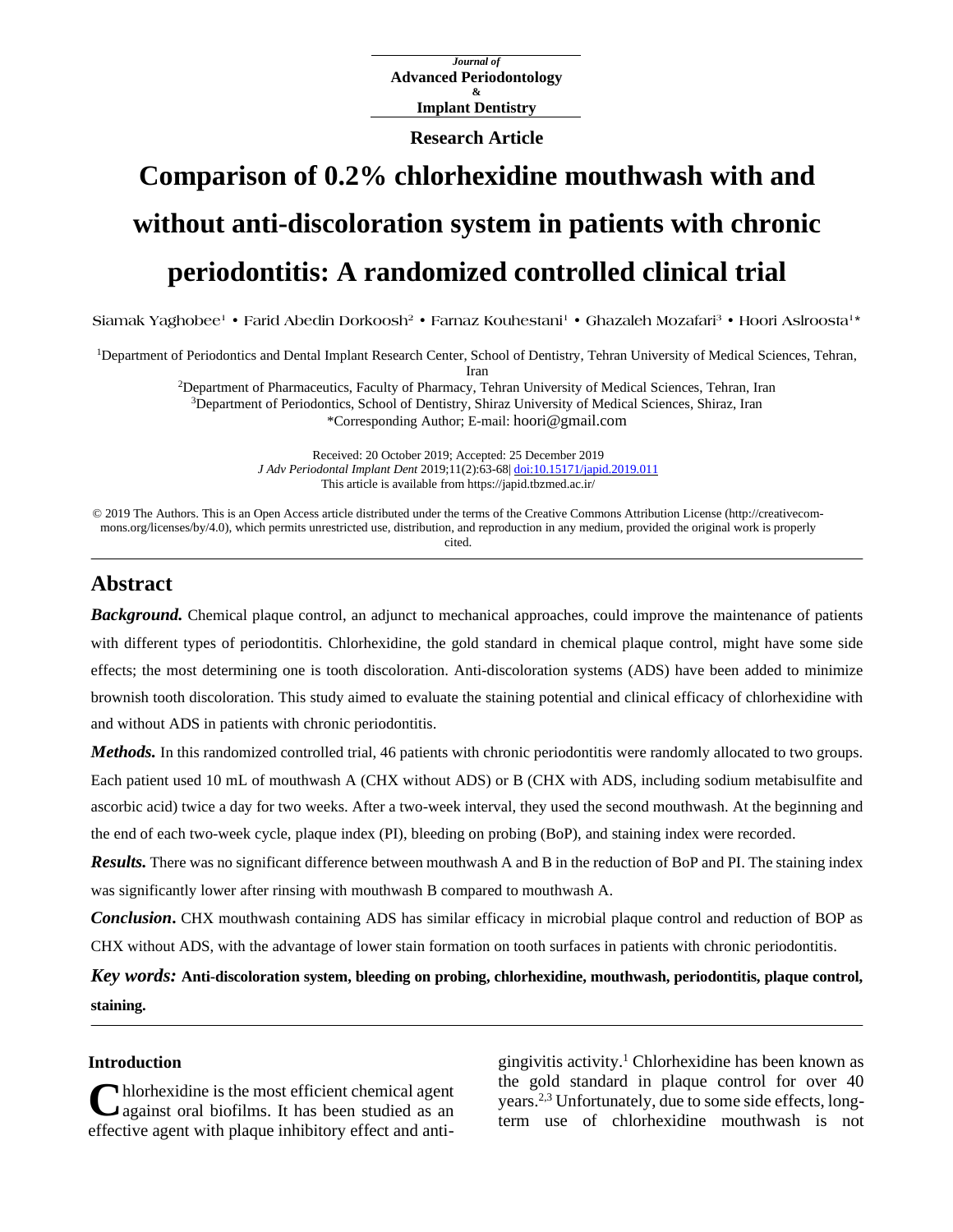recommended. These side effects are mainly tooth discoloration and taste alteration, impairing patients' compliance. Other less common side effects include oral mucosal erosion, unilateral or bilateral parotid swelling, enhancement of supragingival calculus formation, and difficulty in masking its bitter taste. <sup>4</sup> The brownish discoloration of the teeth and tongue is due to the reduction of [disulfide t](http://en.wikipedia.org/wiki/Disulfide)o [thiol t](http://en.wikipedia.org/wiki/Thiol)hat forms dark complexes with iron (III) ions in the [saliva.](http://en.wikipedia.org/wiki/Saliva) Other discolorations might be caused by monosaccharides, such as [glucose](http://en.wikipedia.org/wiki/Glucose) and [fructose,](http://en.wikipedia.org/wiki/Fructose) which are dissolved in [saliva](http://en.wikipedia.org/wiki/Saliva) and react with the [amine groups](http://en.wikipedia.org/wiki/Amine) of bacterial [proteins](http://en.wikipedia.org/wiki/Protein) [\(Maillard reaction\)](http://en.wikipedia.org/wiki/Maillard_reaction). 5-8 Furthermore, the interaction of chlorhexidine molecules with dietary anionic chromogens can lead to brownish staining. 8

Since patient compliance is strongly correlated with these side effects, different formulations of lower concentrations of CHX (0.05%) or products containing peroxoborate, polyvinyl pyrrolidone, sodium metabisulfite, and ascorbic acid (anti-discoloration system: ADS) have been launched to minimize tooth discoloration. The ADS seems to be more effective in reducing brownish stain formation. 9

Conflicting results have been found regarding the effects of CHX containing ADS on clinical gingival indices, biofilm accumulation, and tooth discoloration. 10-13 Most of the studies investigating the clinical efficacy have focused on experimental gingivitis. On the other hand, the positive effects of CHX administration have been demonstrated in patients with chronic periodontitis. 14,15 This clinical study was designed to evaluate the extent of tooth discoloration developed by 0.2% CHX mouthwash containing ADS and its efficacy in reducing dental plaque and gingival inflammation compared to 0.2% CHX without ADS in patients with chronic periodontitis.

## **Methods**

## *Study Design*

This double-blind, comparative, randomized crossover clinical trial, conducted in the Department of Periodontics, Dental School of Tehran University of Medical Sciences. The study was conducted under the Helsinki Declaration, as revised in 2000.

## *Participants*

The participants were selected from the patients referred to the Department of Periodontics, Tehran University of Medical Sciences, from September 2015 to November 2015. A thorough intraoral assessment was performed during the initial visit, including fullmouth periodontal probing and measurement of clinical attachment level. Radiographic evaluation was performed on panoramic radiographs; 125 patients were diagnosed with chronic periodontitis. Patients with the following criteria were excluded:

1) Suffering from uncontrolled or poorly controlled diabetes, unstable or life-threatening conditions or use of antibiotics within the last six months

2) Smoking

3) Known allergy to CHX

4) Stain on teeth that could not be removed by polishing.

The participants underwent supragingival scaling, subgingival scaling, and prophylaxis. They were given instructions in oral hygiene. Following manual toothbrushing, the patients were instructed on the use of an interdental brush and/or dental floss with appropriate size. They were instructed to use the toothbrush with a 30-minute interval between brushing and using the mouthwash to avoid any interaction between [ani](http://en.wikipedia.org/wiki/Anionic)[onic](http://en.wikipedia.org/wiki/Anionic) compounds in the toothpaste and chlorhexidine. After three months of follow-up, 64 patients who achieved PI≤25%<sup>10</sup> were given detailed information about the study design, and a written consent form was obtained. Eighteen patients were excluded because they could not follow the study procedures.

The other 46 patients with chronic periodontitis were randomly divided into two groups, with 23 patients in each (groups 1 and 2). Randomization was performed by one of the authors who was not directly involved in the treatment of the patients. A computergenerated random sequence was used to assign patients to one of the two groups. The allocation was concealed using a code to identify the allocated group. It was sealed in an opaque pocket and was opened after the clinical examination.

## *Pre-treatment and Treatment Phase*

The mouthwash samples for the study were previously labeled as A (0.2% CHX without ADS; Iran Najo Co., Tehran, Iran) and B (0.2% CHX with ADS; Curasept; Curaden Healthcare Srl, Saronno, Italy). The ADS ingredients in the latter mouthwash were sodium metabisulfite and ascorbic acid. In order to ensure double-blinding, the bottles containing both types of mouthwash were the same with no difference. Therefore, neither the patient nor the clinician was able to recognize the type of mouthwash based on their bottle. Also, labeling the mouthwash was masked from the clinicians.

Immediately before starting treatment with the mouthwash, full-mouth plaque score (FMPS) and full-mouth bleeding score (FMBS) were recorded for all the participants. All the measurements were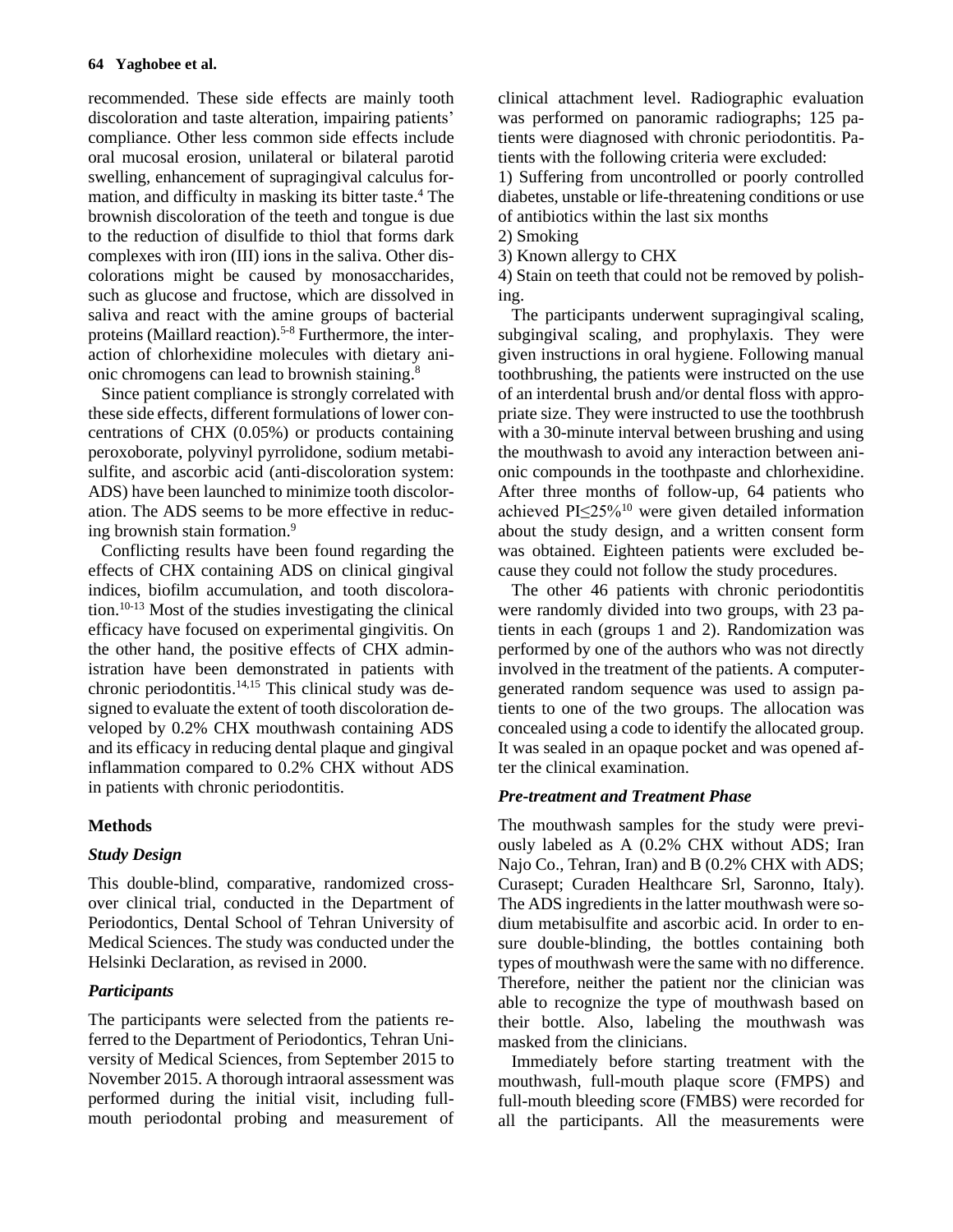performed using a UNC-15 periodontal probe by the same calibrated and blinded expert. The first group (group 1) was instructed to use mouthwash A for two weeks, twice a day, and 10 mL each time. After this period, the mentioned indices were re-evaluated, and the staining index was recorded. In the following two weeks, the patients did not use any mouthwashes (wash-out period). After that, they were recalled and underwent full-mouth prophylaxis. Then, the clinical parameters were measured again. For the next two weeks, they used the second mouthwash (mouthwash B) in the same method. At the end of this period, the clinical measurements and prophylaxis were repeated for the last time. The second group (group 2) underwent the same process, but they first received mouthwash B and then mouthwash A. All the participants were asked to fill out a diary and to bring the empty mouthwash bottles to show their compliance.

#### *Clinical Measures*

The full mouth plaque score (FMPS) was recorded according to the O'Leary index. <sup>13</sup> A periodontal probe was used to define a binary score for each surface based on the presence or absence of microbial plaque. FMPS was scored after calculating the percentage of surfaces presenting microbial plaque. Gingival index (GI) was recorded on four surfaces (Loe, 1967) of each tooth; then, the mean was calculated for each patient.

The staining index (SI) was assessed on the buccal and lingual/palatal surfaces of all the teeth using the Modified Lobene Staining Index. <sup>16</sup> Each tooth surface was divided into gingival, incisal, and proximal areas. The intensity of staining in each region was scored as follows (Figure 1):

Score 0: no staining

Score 1: less than  $1/3$  of the area was covered with stain

Score 2:  $1/3 - 2/3$  of the area was covered with stain Score 3: more than 2/3 of the area was covered with stain.

#### *Data Analysis*

Wilcoxon signed-rank test was used to analyze the data related to FMBS, SI, and FMPS between the

treatment groups at baseline and after two weeks of mouthwash use.

Repeated-measures ANOVA was used for the analysis of the data related to probing depth at a significance level of P<0.05.

### **Results**

All 46 patients completed both treatment phases. No complications or adverse effects were reported. At baseline, no significant difference was found in FMPS, GI, and PI between the two groups  $(P=0.424,$  $P=0.341$ , and  $P=0.712$ , respectively) (Table 1, Figure 2). Intra-group comparison in both groups showed a significant decrease in FMPS, GI, and PI values in the follow-up visits  $(P<0.05)$  (Table 2). The follow-up results demonstrated no significant difference in GI and FMPS between the two types of mouthwash. Both types of mouthwash showed similar effectiveness in plaque reduction and improvements in gingival inflammation without a significant difference (P=0.815) and P=0.501, respectively).

Regarding post-treatment BoP, no significant difference was found between the two types of mouthwash (P=0.501).

A higher deposition of extrinsic stain was detected with mouthwash A (Figure 3). The CHX mouthwash containing ADS caused a significant decrease in tooth discoloration compared to the CHX without ADS  $(P<0.001)$ .

#### **Discussion**

This study was conducted to compare the efficacy of 0.2% CHX mouthwash containing ADS and the conventional CHX mouthwash in controlling plaque and gingivitis. Furthermore, the extent of tooth discoloration caused by these two types of mouthwash was examined. The results suggested no statistically significant differences between these two types of mouthwash for their power in decreasing plaque formation and gingival inflammation. However, the stain formation score was significantly higher in group A as compared to group B. One of the major concerns of the patients with the use of CHX mouthwash is tooth discoloration, which results in unaesthetic appearance and could cause social embarrassment. <sup>17</sup> Therefore,

**Table 1. Inter-group comparison of pre-treatment and post-treatment levels of GI, PI and FMBS**

|                                | <b>Mouthwash A</b> | Mouthwash B       | <b>P-value</b> |
|--------------------------------|--------------------|-------------------|----------------|
| <b>GI</b> (before treatment)   | $4.212+1.323$      | $4.153 + 1.652$   | $0.412$ (NS)   |
| GI (after treatment)           | $2.103 \pm 1.112$  | $2.762 + 1.013$   | $0.102$ (NS)   |
| <b>PI</b> (before treatment)   | $35.210 + 12.02$   | $36.152 + 12.95$  | $0.541$ (NS)   |
| <b>PI</b> (after treatment)    | $27.739 \pm 13.04$ | $27.478 \pm 12.9$ | $0.618$ (NS)   |
| <b>FMBS</b> (before treatment) | $3.782 \pm 1.107$  | $3.195 \pm 1.328$ | $0.814$ (NS)   |
| <b>FMBS</b> (after treatment)  | $2.239 \pm 1.302$  | $2.413 \pm 1.514$ | $0.201$ (NS)   |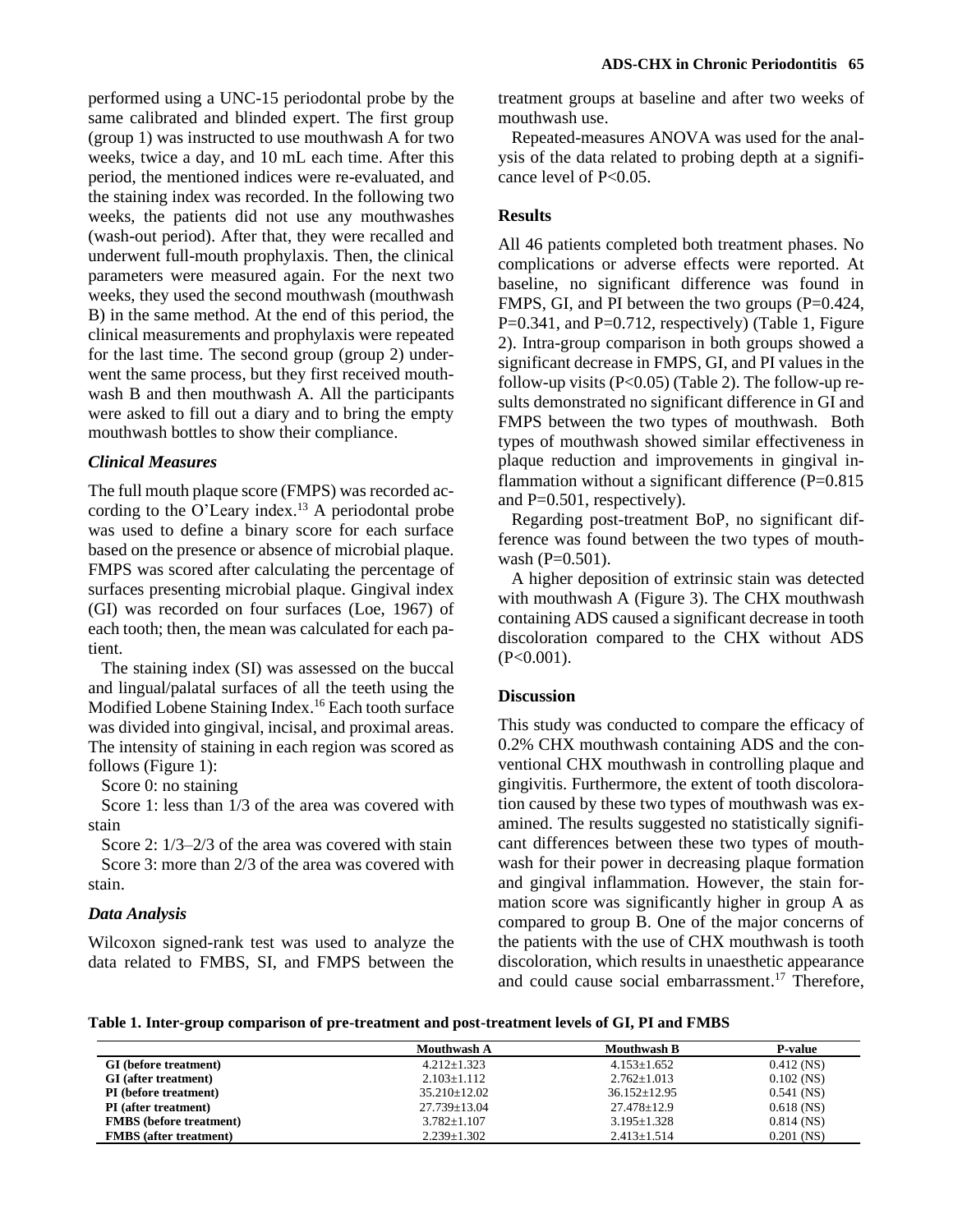|                    | <b>Before treatment</b> | <b>After treatment</b> | <b>P-value</b> |  |  |
|--------------------|-------------------------|------------------------|----------------|--|--|
| <b>Mouthwash A</b> |                         |                        |                |  |  |
| GI                 | $4.212 + 1.323$         | $2.103 + 1.112$        | 0.021          |  |  |
| РI                 | 35.210±12.02            | $27.739 \pm 13.04$     | 0.014          |  |  |
| <b>FMBS</b>        | $3.782 + 1.107$         | $2.239 \pm 1.302$      | 0.034          |  |  |
| <b>Mouthwash B</b> |                         |                        |                |  |  |
| GI                 | $4.153 \pm 1.652$       | $2.762 \pm 1.013$      | 0.032          |  |  |
| РI                 | $36.152 \pm 12.95$      | $27.478 \pm 12.9$      | 0.010          |  |  |
| <b>FMBS</b>        | $3.195 \pm 1.328$       | $2.413 \pm 1.514$      | 0.029          |  |  |

**Table 2. Intra-group comparisons (pre- and post-treatment)**

the patient might not cooperate well and restrict the use of the mouthwash. The results of the current study showed that patients could use CHX mouthwash containing ADS without any worries about its efficacy and with less tooth discoloration.

In a study by Bernardi et al, <sup>9</sup> periodontally healthy volunteers with experimental gingivitis were given 0.2% ADS CHX mouthwash. They compared this mouthwash with 0.2% CHX mouthwash. The participants of this study used each mouthwash for 15 days with a 15-day wash-out period. The researchers evaluated the PI and GI and assessed staining caused by these two types of mouthwash. They reported no significant difference for PI and GI between the two types of mouthwash in healthy patients. However, a statistically significant difference was observed in the extent of staining. The researchers recommended the need to conduct this

study in patients with periodontitis since the exposed rough cementum surfaces in these patients are more susceptible to staining. In 2011, a similar study with the same sample size was carried out by Solis et  $al<sup>18</sup>$  except that in their study, they evaluated patients with chronic periodontitis. These researchers also



**Figure 1. Staining index. a) score 1, b) score 2, c) score 3. The images were taken with an intraoral camera.**

reported the same results as Bernardi et al.<sup>9</sup> Solis et  $al^{18}$  pointed out the small size of the sample was a limitation of their study and recommended further clinical studies on patients with periodontitis. In 2008, Cortellini et al<sup>10</sup> used 0.2% CHX with ADS system and 0.2% CHX mouthwash in 48 patients for one week after periodontal surgery. The clinicians did not allow any dental or interdental brushing over the area that underwent surgery. One week later, after suture removal, full professional prophylaxis was performed, and the second mouthwash was given with the same indications of use as the first one. They also observed less staining with the use of 0.2% CHX mouthwash with ADS. However, they reported the two types of mouthwash had similar effects concerning the reduction of gingival inflammation after surgery.

These findings are consistent with the results of the present study. However, some other studies have reported results different from those of the present study. In 2006, Arweiler et al<sup>19</sup> designed a 4-day plaque re-growth study to compare the efficacy of two



**Figure 2. Comparison of means ± SD of a) plaque index and b) BOP at baseline and 2 weeks after treatment.**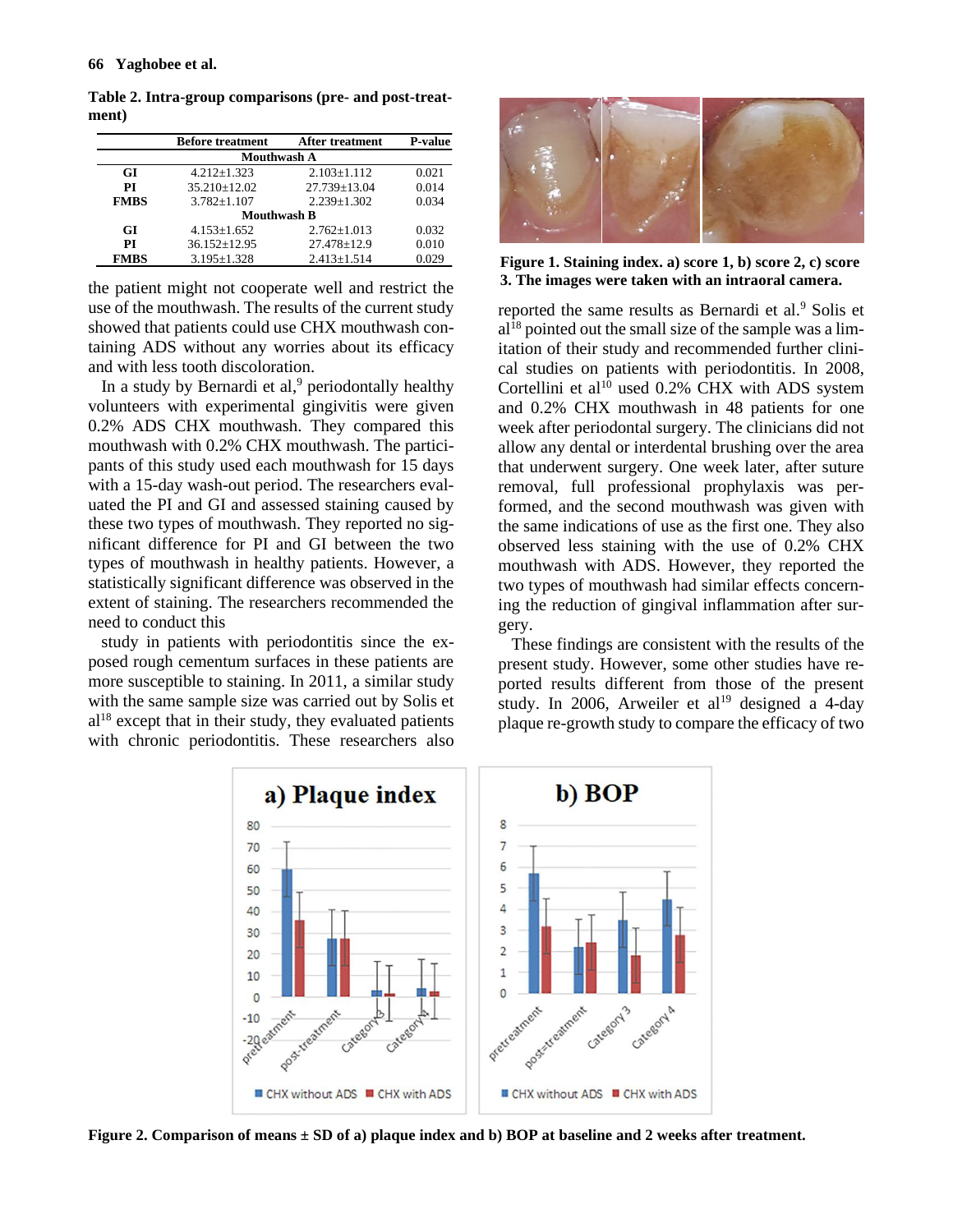

**Figure 3. Buccal and lingual staining index two weeks after treatment.**

CHX types of mouthwash with and without ADS. Twenty-one volunteers, without using any brushing, rinsed twice a day with a regular CHX mouthwash, or a CHX mouthwash containing ADS, or a placebo. The plaque index and plaque areas were assessed after 24 and 96 hours. They reported that although ADS resulted in stain reduction, it decreased the effectiveness of CHX on dental plaque reduction. In 2012, Li et al<sup>11</sup> designed an experimental gingivitis model study to evaluate the anti-gingivitis effect of chlorhexidine mouthwash with or without ADS. This study was conducted on 26 volunteers with a healthy periodontium. During three weeks of the experimental period, the participants did not use any mechanical oral hygiene means and used only mouthwashes. The discoloration, plaque, and gingival indices were assessed on days 0, 7, and 21. They concluded that CHX with ADS appeared to be useful in the prevention of staining but at the expense of some loss of anti-gingivitis and plaque control ability.

The diversity of results might arise from using or not using mechanical plaque control means, which can mask the real efficacy of mouthwashes. However, although in the study by Cortellini et  $al^{10}$  the patients were not allowed to brush and use interdental floss in the areas of surgery for the first week, the measurement of clinical indices in these areas did not agree with the findings reported by Li et al. $11$  The shorter period of assessment in the study by Cortellini et al<sup>10</sup> can account for the difference. The difference between the results reported by Cortellini et al and Arweiler et al<sup>19</sup> might be due to the differences in the choice of the study indices. While plaque seems to be a required prerequisite for gingival inflammation, a plaque-regrowth study with healthy volunteers does not allow conclusions on the effect of a mouthrinse on the gingival health of patients suffering from [perio](http://en.wikipedia.org/wiki/Periodontitis)[dontitis.](http://en.wikipedia.org/wiki/Periodontitis)

The only study which did not approve the ability of ADS to reduce staining was carried out by Addy et al. <sup>20</sup> The explanation for this difference would be that these researchers considered one of the CHX staining mechanisms (anionic dietary chromogens), while there are also other mechanisms as explained before. ADS seems to reduce staining by affecting the other mechanisms. On the other hand, some researchers argue that this anti-discoloration system does not influence the efficacy of CHX in plaque control and gingival inflammation reduction. They suggest that the efficacy of this mouthwash is not reduced, considering its substantivity in the oral cavity, and its incorporation into the bacterial membrane is not impaired. In fact, efforts to prevent the formation of brownish discoloration by the incorporation of reducing agents, such as [ascorbic acid](http://en.wikipedia.org/wiki/Ascorbic_acid) that react with iron (III) ions, and nucleophiles, such as [sulfite](http://en.wikipedia.org/wiki/Sulfite) ions that react with [glucose](http://en.wikipedia.org/wiki/Glucose) and [fructose,](http://en.wikipedia.org/wiki/Fructose) have been successful. The neutral [ascorbic acid](http://en.wikipedia.org/wiki/Ascorbic_acid) or the negatively charged [ascorbate](http://en.wikipedia.org/wiki/Ascorbate) or the negatively charged [sulfite](http://en.wikipedia.org/wiki/Sulfite) does not affect the attachment of the two-fold positively charged CHX to the teeth and gingiva. Also, negatively charged [sulfite](http://en.wikipedia.org/wiki/Sulfite) o[r ascorbate](http://en.wikipedia.org/wiki/Ascorbate) and positively charged CHX are not combined to form a precipitate of CHX-sulfite or CHX– ascorbate. Such a combination would lead to a complete inactivation, and this has never been observed in the literature.

One of the limitations of the current study was that only tooth discoloration following the use of CHX mouthwash was evaluated. CHX mouthwash can affect not only the teeth but also the oral mucosa and any restoration in the oral cavity. <sup>21</sup> However, in the current study, only discoloration of the teeth was evaluated as it can be considered as one of the most critical concerns of patients.

#### **Conclusion**

According to the present study, the anti-discoloration system composed of ascorbic acid and sodium metabisulfite, resulted in less discoloration by CHX mouthwash, while it did not affect its efficacy in plaque and gingivitis control.

#### **Conflict of Interests**

The authors declare no conflict(s) of interest related to the